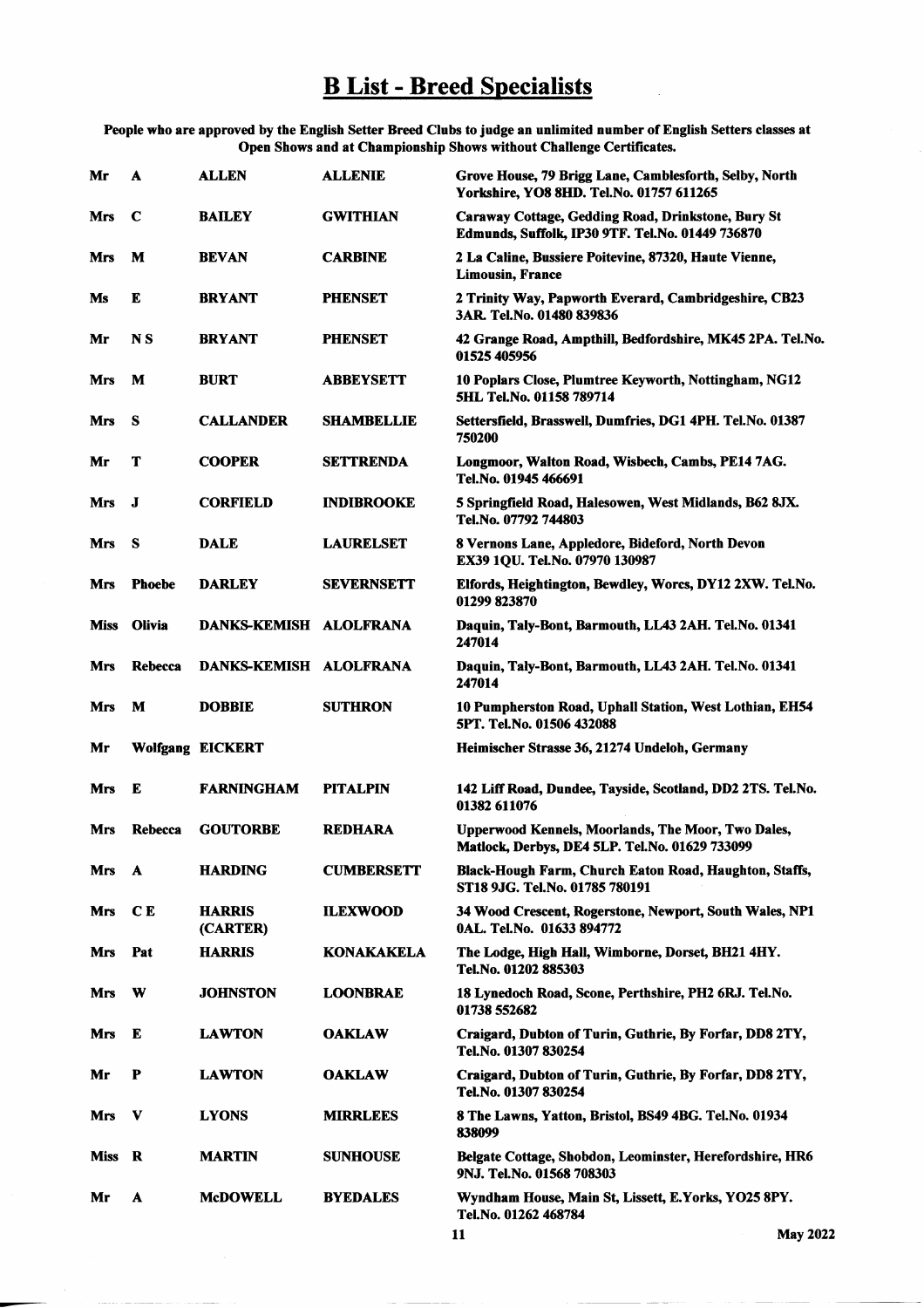| <b>Mrs</b> | Éva          | <b>MÓD</b>         | <b>BLUE JEANS</b><br><b>FOREVER</b>  | 2960 Route des Landes, 27400 Canappeville, France. Tel.No.<br>+33 (0) 772449272              |
|------------|--------------|--------------------|--------------------------------------|----------------------------------------------------------------------------------------------|
| Mrs        | <b>S</b>     | <b>PARRISH</b>     | <b>TAWNYMEADE</b>                    | Tawnymeade, Pode Lane, Old Leake, Boston, Lincs, PE22<br>9NB. Tel.No. 01205 871042           |
| Mr         | Doug         | <b>PATON</b>       | <b>MEADOWFOOT</b>                    | Doonbrae, Darvel, KA17 0LX. Tel. No. 07590 427015                                            |
| <b>Mrs</b> | W            | <b>REID</b>        | <b>SHANAZ</b>                        | 5 Angle Park, Carstairs Junction, Lanarkshire, ML11 8QZ.<br>Tel.No. 01555 870373             |
| Mrs        | R            | <b>SCHONEVILLE</b> | <b>BALVENIE</b>                      | 14 Farmleigh Drive, Barrows Green, Leighton, Cheshire,<br>CW1 3PZ. Te.No. 07823 322201       |
| Mrs        | M            | <b>SHARPLES</b>    | <b>KANIETTER</b>                     | 2 Lyons Lodge, Withington, Cheltenham, GL54 4BH.<br>Tel.No. 01242 870206                     |
| Mr         | G            | <b>STIRK</b>       | <b>GRAKAR</b>                        | 40 Liskeard Way, Freshbrook, Swindon, Wilts, SN5 8NL.<br>Tel.No. 01793 520347                |
| Miss Z     |              | <b>STIRK</b>       | <b>GRAKAR</b>                        | 13 Hillside Avenue, Old Town, Swindon, Wiltshire, SN1 4LS.<br>Tel.No. 01793 490966           |
| <b>Mrs</b> | <b>S</b>     | <b>STURROCK</b>    | <b>FORFARIAN</b>                     | Marymill Farmhouse, Marykirk, Laurencekirk,<br>Aberdeenshire, AB30 1UT. Tel.No. 01674 840820 |
| <b>Mrs</b> | S            | <b>SUNDBERG</b>    | <b>GENTLEMAN BY</b><br><b>NATURE</b> | 3 Impasse Du Puits, La Revetizon, 17490 Neuvicq Le<br>Chateau, France.                       |
| Ms         | M            | <b>VALLANCE</b>    | <b>ROWANMYLE</b>                     | 48 Burnside, New Cumnock, Ayrshire, KA18 4QN. Tel.No.<br>07745 548693                        |
| Mrs        | <b>Dilys</b> | <b>WATTS</b>       |                                      | 27 Firs Orchard, Bromyard, Herefordshire, HR7 4BB.<br>Tel.No. 01885 488816                   |
| Mr         | L            | <b>WELLER</b>      | <b>JULDEANE</b>                      | 9 Boreham Place, New England, Halstead, Essex, CO9 4BD.<br>Tel.No. 01440 788180              |
| <b>Mrs</b> | K            | WHITING            | <b>ORMSTIGA</b>                      | 17 Oriel Way, Gorleston-On-Sea, Grat Yarmouth, Norfolk,<br>NR31 7JN. Tel.No. 01493 662436    |

## **B List - Non Breed Specialists**

People who are approved by the English Setter Breed Clubs to judgean unlimited number of English Setters at Open Shows and at Championship Shows without Challenge Certificates.

| Mr         | $\bf{J}$     | <b>BARNEY</b>                    | <b>ROMAUNT</b>     | 19 Murray Road, Rugby, Warwickshire, CV21 3JN. Tel. No.<br>07875 046762.                                    |
|------------|--------------|----------------------------------|--------------------|-------------------------------------------------------------------------------------------------------------|
| Mrs        | <b>J</b>     | <b>BAYNE</b>                     | <b>CORRANROO</b>   | Outgate House, Outgate, Leverton, Boston, Lincs, PE22 0AA.<br>Tel.No. 01205 871714                          |
| <b>Mrs</b> | $\mathbf{P}$ | <b>BLAY</b>                      | <b>STABLAHEIM</b>  | 7 Mayfield Road, Lyminge, Folkestone, Kent, CT18 8HL.<br>Tel.No. 01303 863570                               |
| Mrs        | Т            | <b>BOYLES</b>                    | <b>BLEYOS</b>      | Riverside Cottage, Cladich By Dalmally, Argyll, PA33 1BQ.<br>Tel.No. 07821 674619                           |
| Mrs        | $\mathbf{P}$ | <b>BUTLER-</b><br><b>HOLLEY</b>  | <b>SHANDWICK</b>   | 13 Redthorpe Crest, Redbrook, Barnsley, S75 1JE. Tel.No.<br>07850 419204                                    |
| <b>Mrs</b> | - 1          | <b>BYRNE</b>                     | <b>ENRYB</b>       | 4 East View, off Oak Street, Shawforth, Rochdale, OL12<br>8NT. Tel.No. 01706 853246                         |
| Ms         | C            | <b>CHAMBERS</b>                  | нотото             | 2 Eager Farm Cottages, Swinstead, Grantham, Lincs, NG33<br>4PD. Tel.No. 07982 654671                        |
| Mrs        | <b>.I</b>    | <b>COLLINS-</b><br><b>PITMAN</b> | <b>AMSCOT</b>      | School House, Hepple Hill, Edmundbyers, Co Durham, DH8<br>9NS. Tel.No. 07877 286702                         |
| Ms         | т            | <b>DUNSDON</b>                   | <b>SEASPRING</b>   | Delphi, Dove Lea Gardens, Common Lane, River, Dover,<br>Kent, CT17 0QH. Te.No. 01304 827232                 |
| <b>Mrs</b> | <b>Nancy</b> | <b>FARQUHARSON</b>               | <b>FHINNONLACH</b> | 19 Callender Gardens, Dundee, DD4 6BP. Tel.No. 01382<br>451916                                              |
| <b>Mrs</b> | Hazel        | <b>FITZGIBBON</b>                | <b>SMILIESAM</b>   | The Rookery, Isley Walton, Castle Donnington, Derbyshire,<br>DE74 2RN. Tel.No. 01332 810903 or 07756 593209 |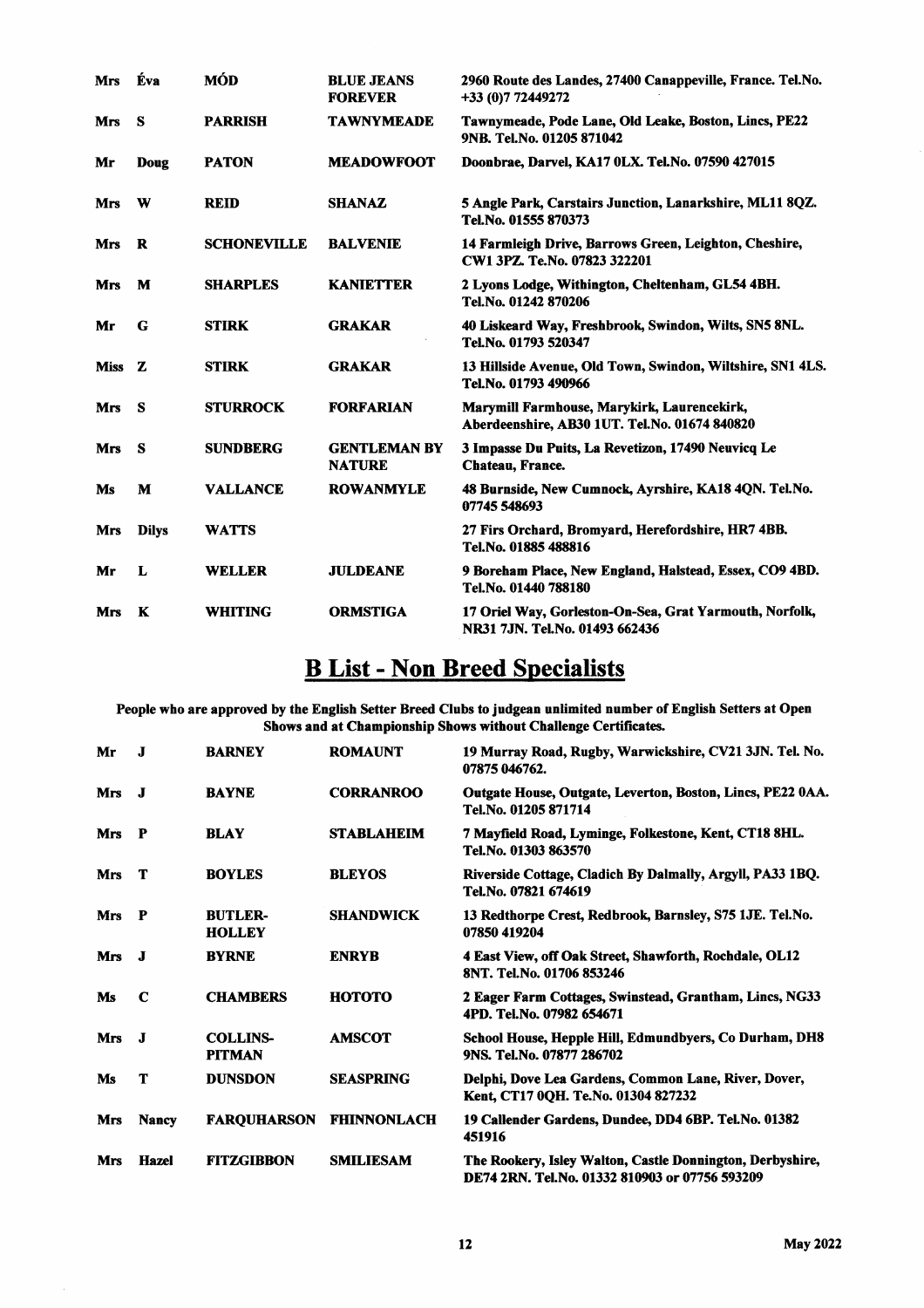| Mrs         | <b>Jinty</b> | <b>GILL-DAVIS</b>                 | <b>ROSECOURT</b>   | Brook House, Edvin Loach, Bromyard, Herefordshire, HR7<br>4PW. Tel.No. 01885 482404                 |
|-------------|--------------|-----------------------------------|--------------------|-----------------------------------------------------------------------------------------------------|
| Miss        | K            | <b>HILL</b>                       | <b>KOLFOR</b>      | Waterloo Kennels, Bankfoot, Perth, PU1 4AW. Tel.No. 01738<br>787231                                 |
| Mrs         | G            | <b>HORROCKS</b>                   | <b>ITCHENWYCH</b>  | 40 Sandiway Road, Crew, Cheshire, CW1 3QR. Tel.No.<br>01270 585654                                  |
| Mr          | L            | <b>HUNT</b>                       | <b>SETTHORNES</b>  | 3 Bays Road, Pennington, Lymington, Hants, SO41 8HL. Tel.<br>No. 01590 610238                       |
| Mrs         | B            | <b>HUTCHISON</b>                  | <b>WAVERTON</b>    | 116 Shepherds Lane, Dartford, Kent, DA1 2NN. Tel.No.<br>01322 408359                                |
| Mr          | D            | <b>HUTCHISON</b>                  | <b>WAVERTON</b>    | 116 Shepherds Lane, Dartford, Kent, DA1 2NN. Tel.No.<br>01322 408359                                |
| <b>Miss</b> | B            | <b>JOHNSON</b>                    | <b>DOWNSTREAM</b>  | 3 Flint Cottages, Herringswell Road, Kentford, Newmarket,<br>CB8 7QS. Tel.No. 01638 750614          |
| <b>Mrs</b>  | - P          | <b>JOYCE</b>                      | <b>RANCHSTAR</b>   | The Ranch, 49 Drury Lane, Wicken, Ely, Cambridgeshire,<br>CB7 5XY. Tel.No. 01353 624443             |
| Mrs         | L            | <b>KING</b>                       | <b>KIRKAVAGH</b>   | Kirkavagh, 2 Bamford Road, Bromley, BR1 5QR. Tel.No. 020<br>8698 6422                               |
| Mr          | G            | <b>LAMBERT</b>                    | <b>CHESERIDGE</b>  | Littlemead, Forge Hill, Hampstead Norreys, Thatcham,<br>Berks, RG18 0TE. Te.No. 01635 200636        |
| Miss        | $\mathbf c$  | <b>LEWIS</b>                      | <b>HERNWOOD</b>    | 121 London Road, Markyate, Herts, AL3 8JR. Tel.No. 01582<br>840181                                  |
| Mrs         | J            | <b>LILLEY</b>                     | <b>KENSING</b>     | Pollards, Furzen Lane, Ellens Green, Rudgwick, Horsham,<br>W.Sussex, RH12 3AR. Tel.No. 01403 822222 |
| Mrs         | $\bf{H}$     | <b>MALE</b>                       | <b>MALENBROOK</b>  | 17 Griffiths Avenue, North Lancing, West Sussex, BN15<br>0HW. Tel.No. 01903 767582                  |
| Mrs         | S            | <b>MARSHALL</b>                   | <b>LOWERDON</b>    | Lowerdon, 50 Sun Way, Southowram, Halifax, HX3 9PF.<br>Tel.No. 01422 367399                         |
| Mrs         | P            | <b>MARSTON-</b><br><b>POLLOCK</b> | <b>FALCONCRAG</b>  | Low Braithwaite Farm, Ivegill, Cunbria, CA4 0NG. Tel.No.<br>01697 473606                            |
| Mr          | М            | <b>MASTERS</b>                    | <b>MANCHELA</b>    | Langlea, Ford Street, Wellington, Somerset, TA21<br>9PE.Tel.No. 07779 970631                        |
| Mr          | Ray          | <b>McDONALD</b>                   | <b>ROANJORA</b>    | 23 Wilbury Hills Road, Letchworth Garden City, Herts, SG6<br>4JU. Tel.No. 01462 672696              |
| <b>Miss</b> | Roxanne      | <b>McDONALD</b>                   | <b>ROANJORA</b>    | 23 Wilbury Hills Road, Letchworth Garden City, Herts, SG6<br>4JU. Tel.No. 01462 672696              |
| Mr          | J            | <b>MILLWARD</b>                   | <b>ELDERSFIELD</b> | 3 Latchford Close, Redditch, Worcs, B98 9NQ. Tel.No. 01527<br>61377                                 |
| Mr          | T            | <b>MORAN</b>                      | <b>AVIGDOR</b>     | 74 Sealand Road, Sealand, Deeside, CH5 2RJ. Tel.No. 07703<br>737364                                 |
| Mr          | R            | <b>MORRIS</b>                     | <b>LASCOED</b>     | Old Portymister Farm, Risca, Newport, NP11 6EL. Tel.No.<br>01633 612326                             |
| Mr          | Н            | <b>NELSON</b>                     | <b>BYEWAYS</b>     | 15 Primrose Ave, Farndon Fields, Farndon, Notts, NG24<br>3TY. Tel.No. 01636 706699                  |
| Mrs         | E. Anne      | <b>ORZEL</b>                      | <b>BRAXTON</b>     | Pickerton Farm, Guthrie, By Forfar, DD8 2TZ. Tel.No. 01307<br>830378                                |
| Mr          | W            | <b>ORZEL</b>                      | <b>BRAXTON</b>     | Pickerton Farm, Guthrie, By Forfar, DD8 2TZ. Tel.No. 01307<br>830378                                |
| Miss        | - S          | <b>PINKERTON</b>                  | <b>BAREVE</b>      | Abbey Boarding Kennels, Thornton Road, Goxhill, South<br>Humberside, DN19 7LW. Tel.No. 01469 532991 |
| Mr          | M            | <b>REES</b>                       | TYNDALE            | 13 Rodway Road, Mangotsfield, Bristol, BS16 9HH. Tel.No.<br>01179 563959                            |
| Mrs         | J            | <b>RICHARDS</b>                   | <b>EASTLANDS</b>   | 28 Hull Road, Bournemouth, Dorset, BH11 9RE. Tel.No.<br>01202 575581                                |
| Mr          | J            | <b>RICHARDSON</b>                 | <b>DARROCHONNA</b> | 3 Lomond Road, Wemyss Bay, Inverclyde, PA18 6BE.<br>Tel.No. 01475 321335                            |